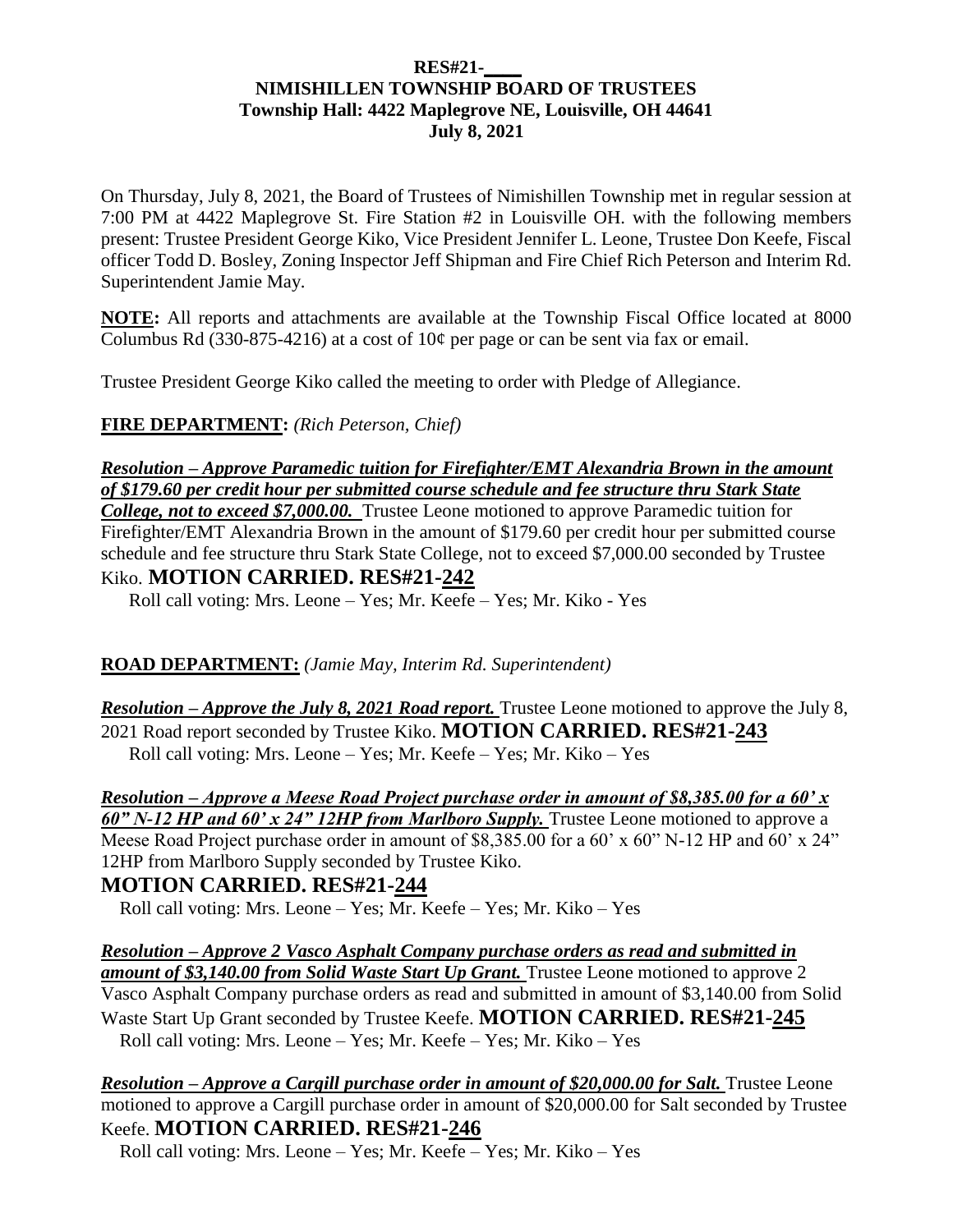# **ZONING DEPARTMENT:** *(Jeff Shipman, Zoning Inspector)*

*Resolution – Approve July 8, 2021 Zoning Report.* Trustee Leone motioned to approve the June 24, 2021 Zoning Report seconded by Trustee Keefe. **MOTION CARRIED. RES#21-247** Roll call voting: Mrs. Leone – Yes; Mr. Keefe – Yes; Mr. Kiko – Yes

*Resolution – Approve June 2021 Monthly Auditor Report.* Trustee Leone motioned to approve the June 2021 Monthly Auditor Report seconded by Trustee Keefe. **MOTION CARRIED. RES#21-248**

**DISCUSSION: Administrative building Maintenance: HVAC, Roof System, Entry and Exit Doors.** No action taken

*Resolution – Approve payment to Arctic Air A/C & Heating in amount of \$370.00 for maintenance agreement contract period 8/1/21 to 8/1/22. The invoice is due by 8/1/21, or on receipt. The agreement includes 2 checkups on HVAC equipment per year. One in the Fall for the heating and one in the Spring for A/C. It also includes the filter change.* Trustee Leone motioned to approve payment to Arctic Air A/C & Heating in amount of \$370.00 for maintenance agreement contract period 8/1/21 to 8/1/22. Agreement as stated above and payment due by 8/1/21 or on receipt seconded by Trustee Kiko. **MOTION CARRIED. RES#21-249** Roll call voting: Mrs. Leone – Yes; Mr. Keefe – Yes; Mr. Kiko – Yes

*Resolution – Approve delivery of Fairhope Properties paperwork from the Township Zoning Commission. Meeting scheduled for July 22, 2021 at 7PM.* Trustee Leone motioned to approve delivery of Fairhope Properties paperwork from the Township Zoning Commission. Meeting scheduled for July 22,2021 at 7PM seconded by Trustee Kiko.

## **MOTION CARRIED. RES#21-250**

Roll call voting: Mrs. Leone – Yes; Mr. Keefe – Yes; Mr. Kiko – Yes

### **FISCAL OFFICER:** *(Todd D. Bosley)*

*Resolution – Approve payment to Ohio EPA for a past due invoice from 1/30/2020 in amount of \$1,320.00.* Trustee Leone motioned to approve payment to Ohio EPA for a past due invoice from 1/30/2020 in amount of \$1,320.00 seconded by Trustee Kiko.

### **MOTION CARRIED. RES#21-251**

Roll call voting: Mrs. Leone – Yes; Mr. Keefe – Yes; Mr. Kiko - Yes

*Resolution – Approve Resolution to proceed with Fire Levy General Election 2021. Trustee Leone* motioned to approve Resolution to proceed with Fire Levy General Election 2021 seconded by Trustee Kiko. **MOTION CARRIED. RES#20-252**

Roll call voting: Mrs. Leone – Yes; Mr. Keefe – Yes; Mr. Kiko – Yes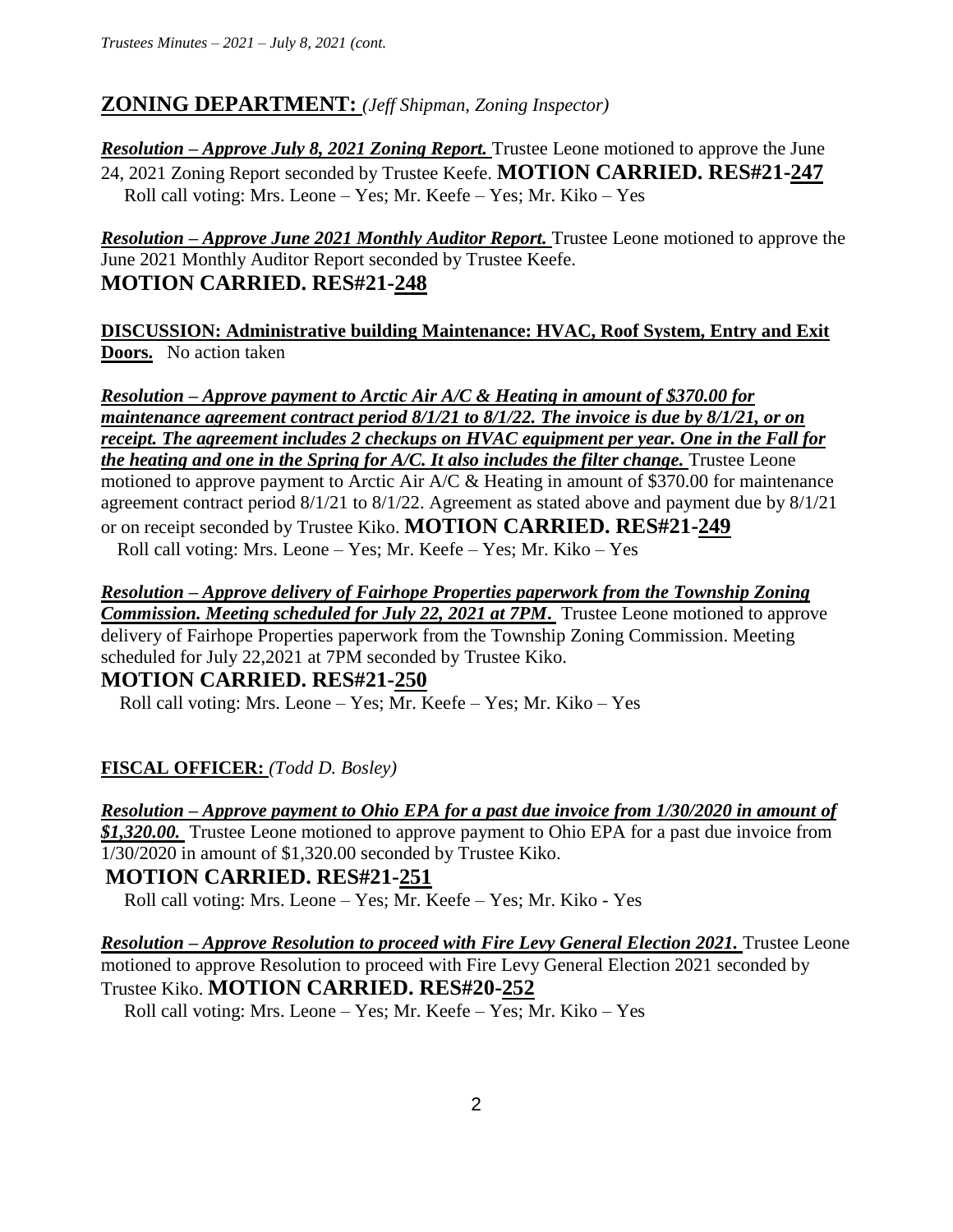*Resolution – Approve Ballot Language for Fire Levy General Election 2021.* Trustee Leone motioned to approve Ballot Language for Fire Levy General Election 2021 seconded by Trustee Kiko. **MOTION CARRIED. RES#21-253**

Roll call voting: Mrs. Leone – Yes; Mr. Keefe – Yes; Mr. Kiko – Yes

*Resolution – Approve minutes for the June 24, 2021 Trustees Meeting.* Trustee Leone motioned to approve minutes for the June 24, 2021 Trustees Meeting seconded by Trustee Kiko. **MOTION CARRIED. RES#21-254**

Roll call voting: Mrs. Leone – Yes; Mr. Keefe – Yes; Mr. Kiko – Yes

**CONCERNS OF CITIZENS:** Joanne Moody of Pilot Knob – Concerned about Asian Hemlock in our area.

**TRUSTEES:** *(George Kiko, Jennifer Leone, Don Keefe)*

*Resolution* **–** *Approve credit of \$75,000.00 at Huntington National Bank. \$10,000.00 per card for Road, Zoning & Fire Dept. \$75,000.00 for Fiscal Office. Must spend \$10,000.00 per month to avoid service charges within 3 months***.** Trustee Leone motioned to approve the Credit limit of \$75,000.00 at Huntington National Bank. \$10,000.00 per card for road, Zoning & Fire Dept. and \$75,000.00 for Fiscal office. Must spend \$10,000.00 per month to avoid service charges within 3 months, seconded by Trustee Kiko. **MOTION CARRIED. RES#21-255** 

Roll call voting: Mrs. Leone – Yes; Mr. Keefe – Yes; Mr. Kiko - Yes

### **DISCUSSION: Approve Administrative Office phone system.** No action taken

**DISCUSSION: Approve the updating of office equipment for Administrative and Fire locations.** Tabled, no action

*Resolution – Adjourn meeting.* Trustee Leone motioned to adjourn meeting seconded by Trustee Kiko. **MOTION CARRIED. RES#21-256**

\_\_\_\_\_\_\_\_\_\_\_\_\_\_\_\_\_\_\_\_\_\_\_\_\_\_\_\_\_\_\_\_\_\_\_\_ \_\_\_\_\_\_\_\_\_\_\_\_\_\_\_\_\_\_\_\_\_\_\_\_\_\_\_\_\_\_\_\_\_\_\_

 $\overline{\phantom{a}}$  , which is a set of the contract of the contract of the contract of the contract of the contract of the contract of the contract of the contract of the contract of the contract of the contract of the contract

Roll call voting: Mrs. Leone – Yes; Mr. Keefe – Yes; Mr. Kiko – Yes

ATTEST: Todd D. Bosley, Fiscal Officer George P. Kiko, President

Jennifer L. Leone, Vice President

 Donald E. Keefe, Trustee Nimishillen Township Board of Trustees

 $\overline{\phantom{a}}$  , and the contract of the contract of the contract of the contract of the contract of the contract of the contract of the contract of the contract of the contract of the contract of the contract of the contrac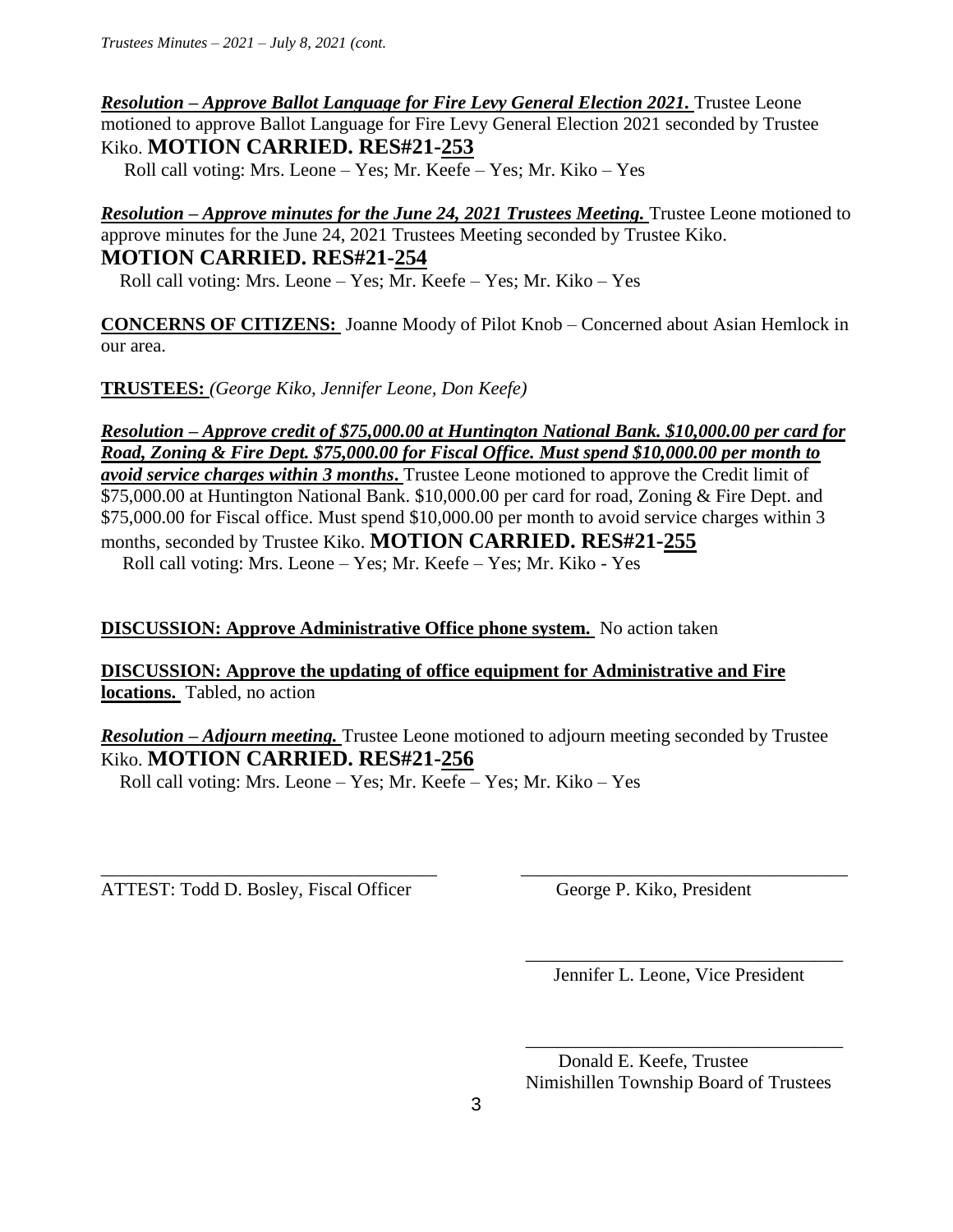*Trustees Minutes – 2021 – July 8, 2021 (cont.*

*Minutes-Trustees: Trustees minutes – 2021 July 8*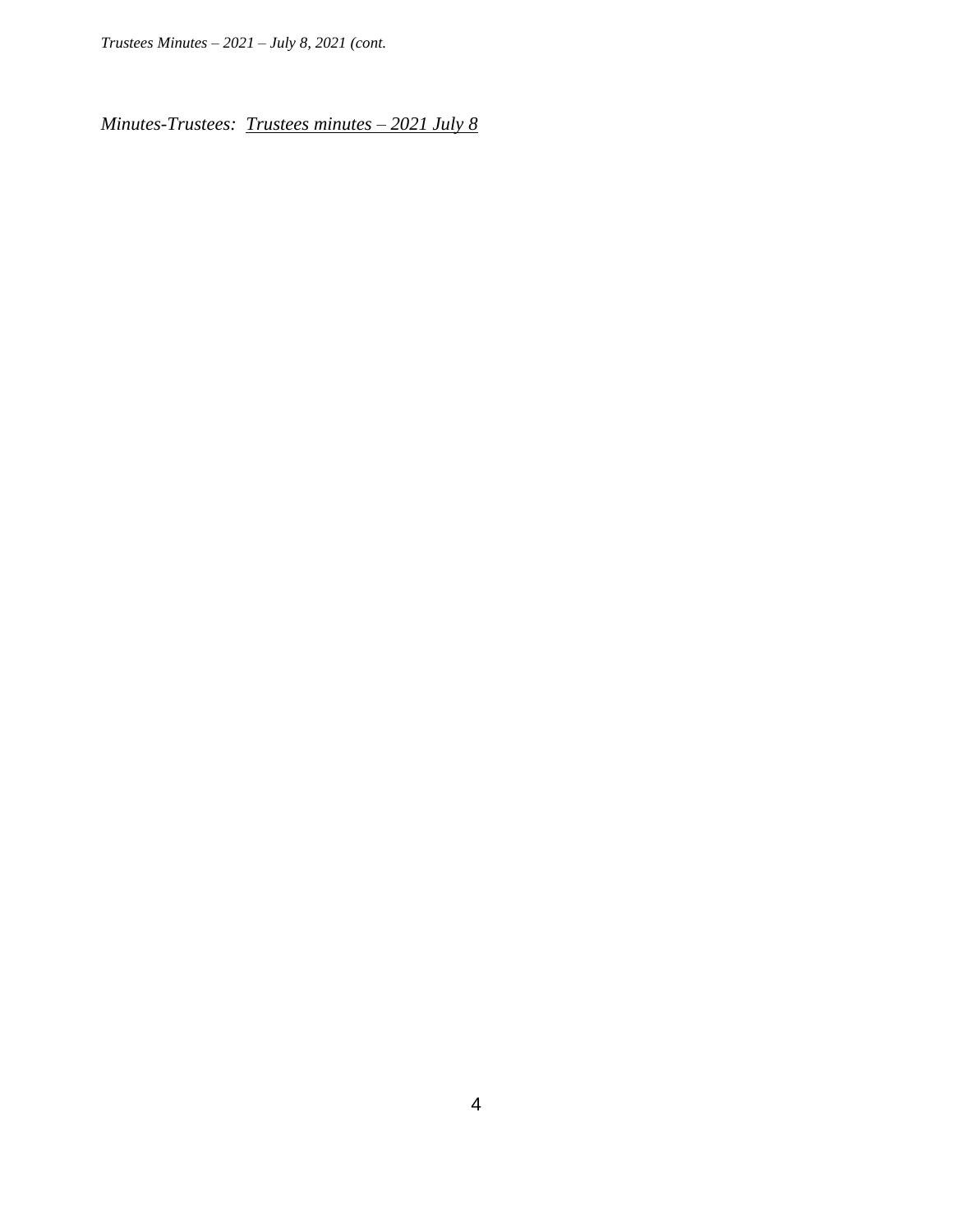*Trustees Minutes – 2021 – July 8, 2021 (cont.*